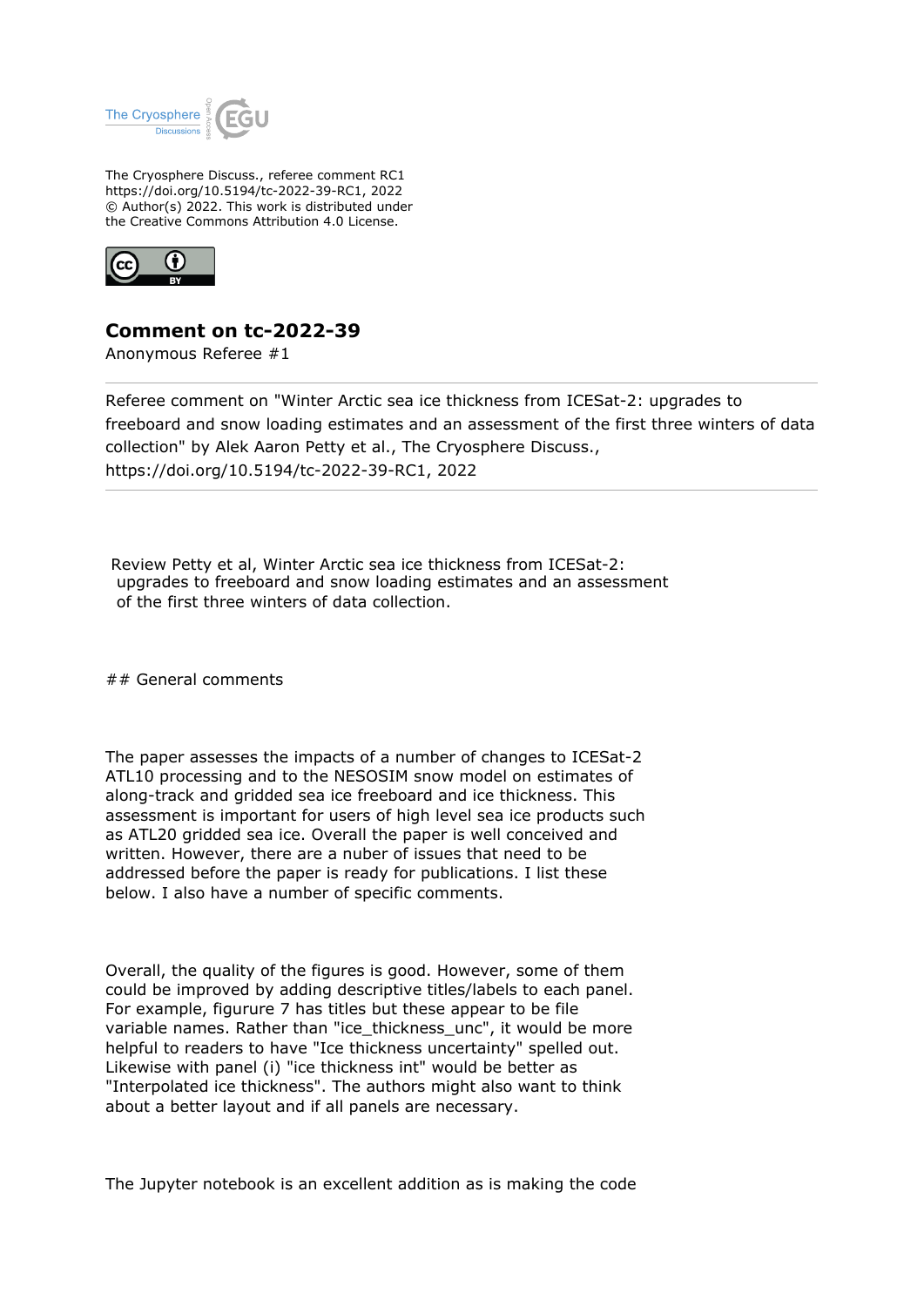available.

Different releases are used for different evaluations. The authors show that there is little difference between releases 003 through 005 but it would make for a cleaner, and more up to date, analysis to use release 005 throughout. The only exception being to show differences between releases 002 and subsequent releases.

I would like to see a map in the main paper showing the "Inner Arctic Ocean" region as the study region introduced as part of the methods. This would focus readers attention on the analysis region up front.

Figure 8 is another example of a figure that would benefit from having labels such as a) sea ice freeboard. Parameter names are on the y-axes but they are small. Panels a, b, etc should be referenced in the text.

There are a number of places in the text where important statements are put in parentheses. I think it would improve readability to rewrite these statements as part of the main text. Some of these parenthetical statements are unnecessary.

## Specific comments

L60. "is \*being\* developed"

L63. Suggest "collected to estimate sea ice thickness"

Section 2. I think it would be helpful to summarise upgrades to IS2 processing, NESOSIM and ATL20 gridding in a simple table.

L111 prefer "km" to be consistent.

L124 "0-3 cm freeboard changes at basin scales". Does "basin-scales" refer to the Inner Arctic region used in the current paper? Maybe say "an increase in basin average freeboard of up to 3 cm.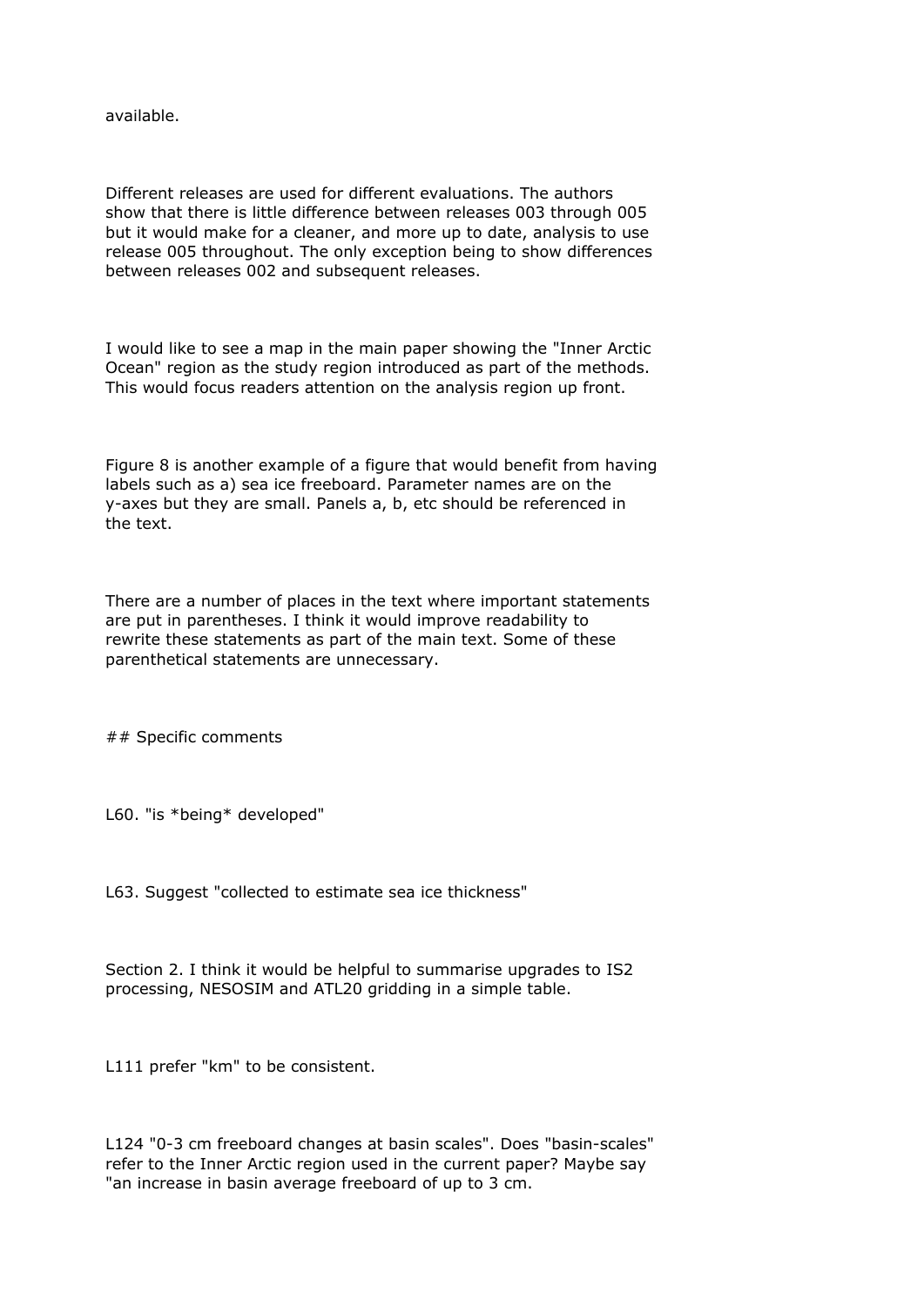L139 Suggest "New releases of ATL07 and ATL10 also reflect upgrades to the underlying ATL03 processing, such as improvements in geolocation.

L141 and 110. ATBD for ATL07/10 use "surface reference" rather than "reference sea surface". To avoid confusion it might be better to use the same terminology as the ATBD.

Figure S1. Would it be better to have this figure in the main text? Also, the point here is that the number of reference surfaces is reduced from rel002 to rel003 because dark leads are not used. However, the count difference is positive. It make more sense to me to have this reduction as a negative number.

L190 Effectively the /beta and /gamma terms in equation 1 are corrections to solid precipitation. It is not clear to me what the difference is between the two terms. They could be combined into a single loss coefficient.

L217 Do you mean "For each OIB snow depth product, snow depths are binned into 100 km grid cells using a drop-in-the-bucket averaging procedure. For each grid cell, the median snow depth of the three products is then assigned as the grid cell snow depth". So in all cases, you are taking the middle value. If the number of products was larger, I can see this as an acceptable approach to avoid outliers but for just three values, you can't really identify an outlier. It would seem that the mean is a better estimator.

L 230. "within reason" This needs some clarification. Are there limits you can set on depth or start date?

Figure 3. The left panel is busy. I suggest having a separate panel for October and April. The horizontal grid-lines should be lighter or removed.

L254 One of the arguments for not using the Warren climatology for snow depth is that it is not represenative of the present day conditions. The previous paragraph and Figure 3 have been used to argue that recent years snow depth are also lower than average and may be declining. So why would you use a climatology of NESOSIM. Wouldn't using output from an operation product or low latency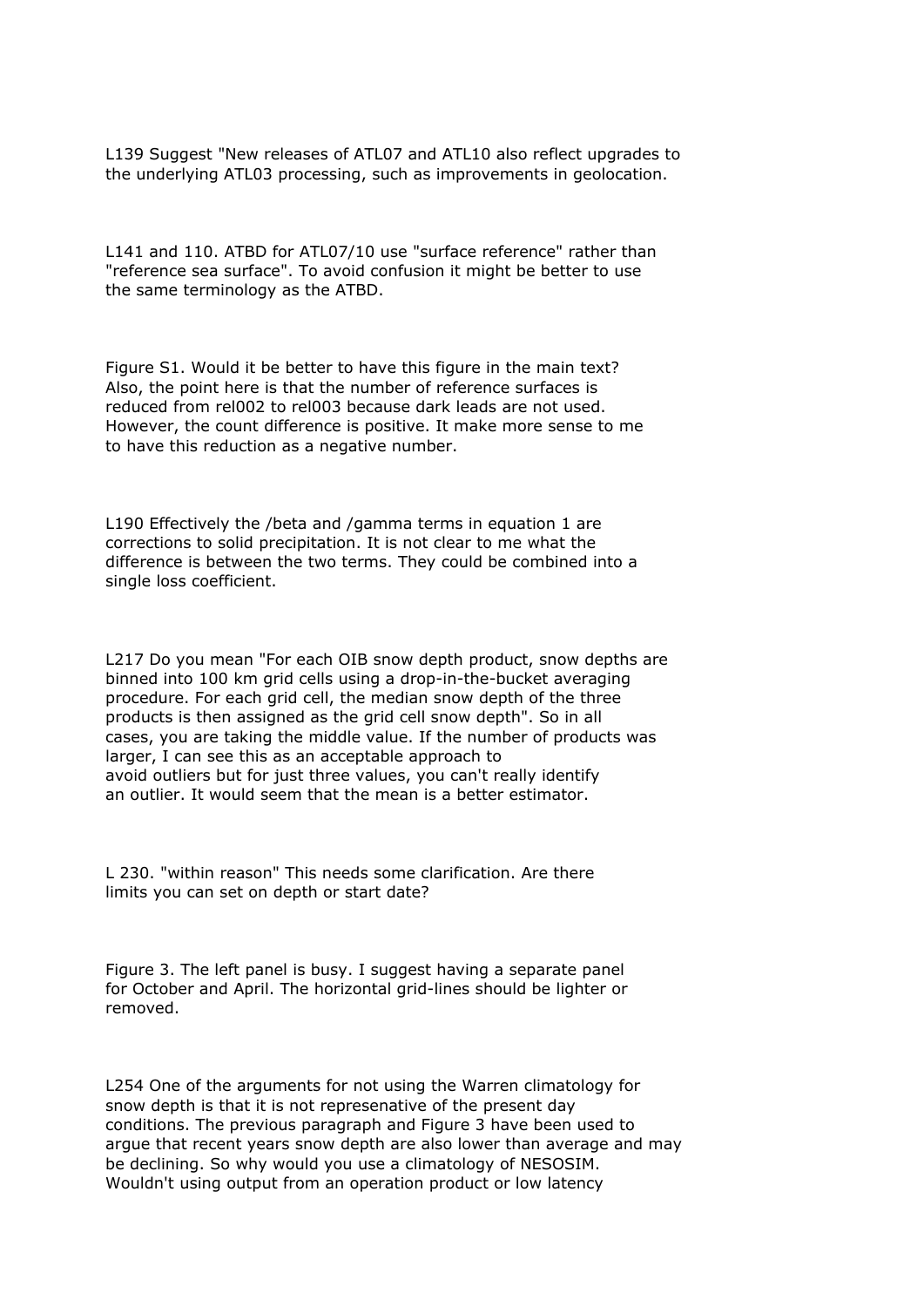reanalysis be a better option?

L266. The redistribution method needs a reference.

L296 The smoothing/gridding procedure needs more explanation. It would be helpful to say why each of the steps are done. Why use Delaunay triangulation - generally this method is used to interpolate unstructured data? Presumably the KDTree algorithm is to speed up the search for neighboring cells.

Figure 4, L343. How do these look for other months and for other years? No need to show them but a comment in the text would be helpful.

L354. Significant or major?

L356. Prefer peak rather than mode. Mode could be confused with operating mode.

Figure 4. How many segments are used to generate these plots? Are dark leads more common in November?

L370. The name NESOSIMv1.1clim has not been introduced yet.

L389. Suggest "In Figure 6, we show the correlation coefficients, mean bias and standard deviations of ICESat-2 monthly gridded ice thickness from rel002 and rel003 compared with ESAs CryoSat-2."

What are the standard deviations of? Why mask data less than 0.25 m?

Figure 6. I suggest removing the shading and, for each month, plot release 002 and release 003 as separate columns. That way you can see the ovelap. The shading suggests the data is continuous rather than discrete monthly data.